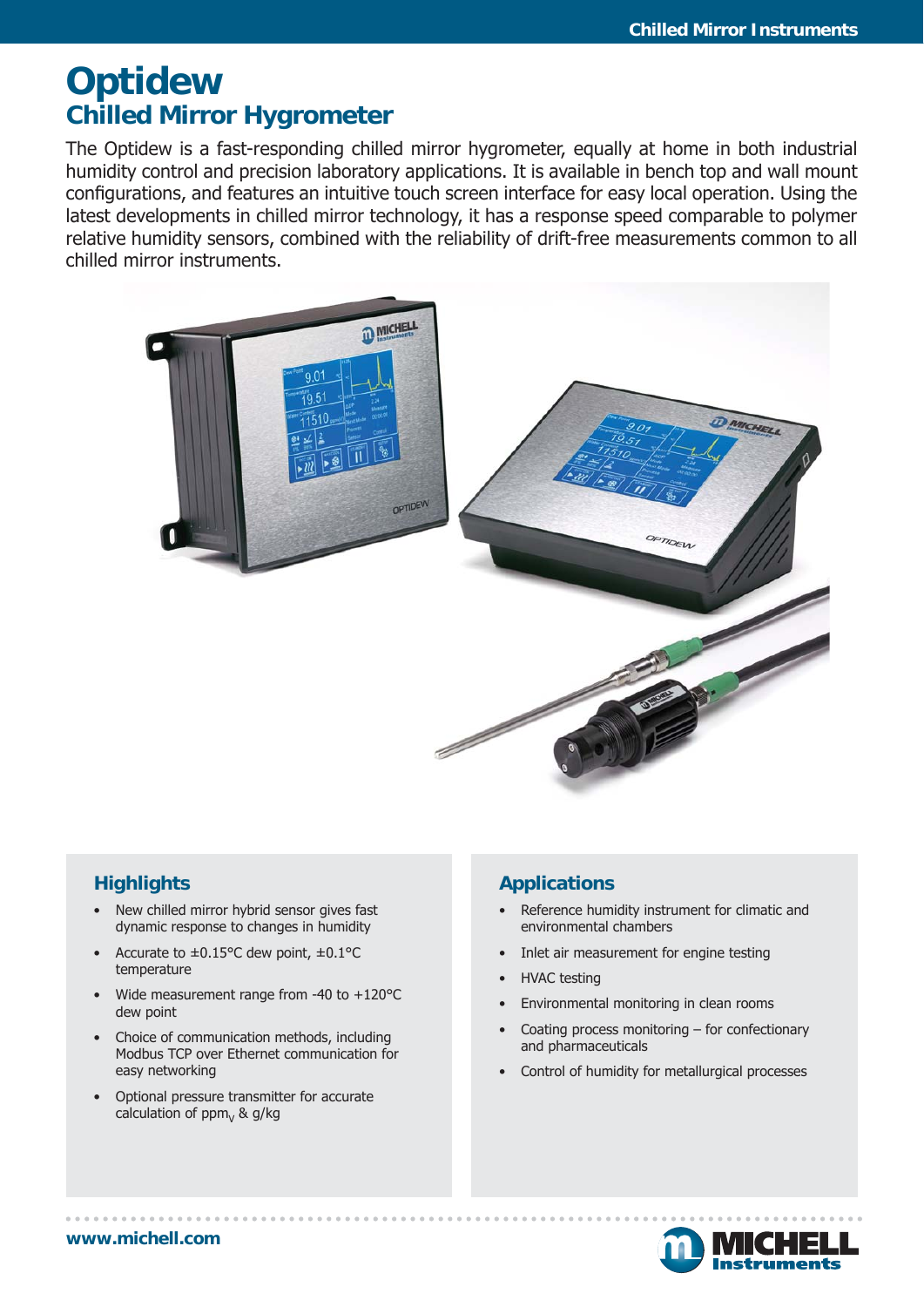## **Optidew Chilled Mirror Hygrometer**

The Optidew series is both robust and adaptable, designed for dependable performance, whether it's in a harsh industrial environment or in a laboratory.

### **New design of chilled mirror sensor: fast response speed with drift-free reliability**

The Optidew uses a new design of cooled mirror sensor which gives a fast response speed coupled with the accuracy and reliability of the fundamental chilled mirror technique (see opposite page).

Measuring in climatic chambers, the Optidew is able to directly track changes in temperature and humidity without experiencing time-consuming loss of control like traditional chilled mirrors.

This chart shows a transition from a starting condition of 50%RH at 23°C to 25%RH at 50°C. The transition time shown is purely that of the climatic chamber: no time is wasted waiting for the Optidew to stabilise.



### **Choice of sensors to suit different applications**

The dual-stage harsh environment sensor is designed for tough industrial conditions and allows high temperature measurements up to 120°C, for applications in metallurgy and fuel cell testing.

The standard sensor is available with single- or dual-stage cooling and is a reliable and cost-effective option for many environmental control applications.

The optional pressure sensor gives additional detail about the measurement. You can now clearly see whether changes in dew point are related to moisture content or pressure. If moisture content needs to be displayed in  $ppm<sub>v</sub>$  or g/kg, any live pressure changes will be compensated for.

### **Touch-screen HMI for easy operation**

Both the wall mounted and bench top models are available with a 5.7" colour touch screen display to make local operation and interrogation quick and simple to carry out.

### **Three housing configurations**

#### **Optidew 401:**

A bench top instrument, the Optidew 401 has a simple, intuitive touch-screen HMI which for easy configuration and operation. This version includes a USB port and SD card slot for easy data logging.

Ideal for use as an easily transportable reference

hygrometer. Either as a transfer

standard to make field calibrations of climatic chambers, or in combination with a Michell HygroCal100 for validation of RH probes.

The optional transport case allows use of the instrument without even unpacking it  $-$  great for field service work.

#### **Optidew 501 – with display**

The wall mounted Optidew 501 is designed for continuous measurements of humidity in industrial environments. Modbus over RS485 is provided as standard, with the option of Modbus TCP over Ethernet for simple networking of multiple instruments.



#### A 316 Stainless steel sensor

block is available to connect the sensor to a flowing sample. It features an additional port so that a pressure transmitter can be installed directly at the point of measurement.

The Optidew 501 has the same touch screen interface as the bench mount version. Operators can easily interrogate and configure the instrument locally or remotely via the application software.

#### **Optidew 501 – transmitter**

The most cost effective option is the wall mounted Optidew 501 blind transmitter. All the features of the other models are available when connected to a PC and operated via Michell's universal software. The multi-color LED indicator also displays the instrument's status.





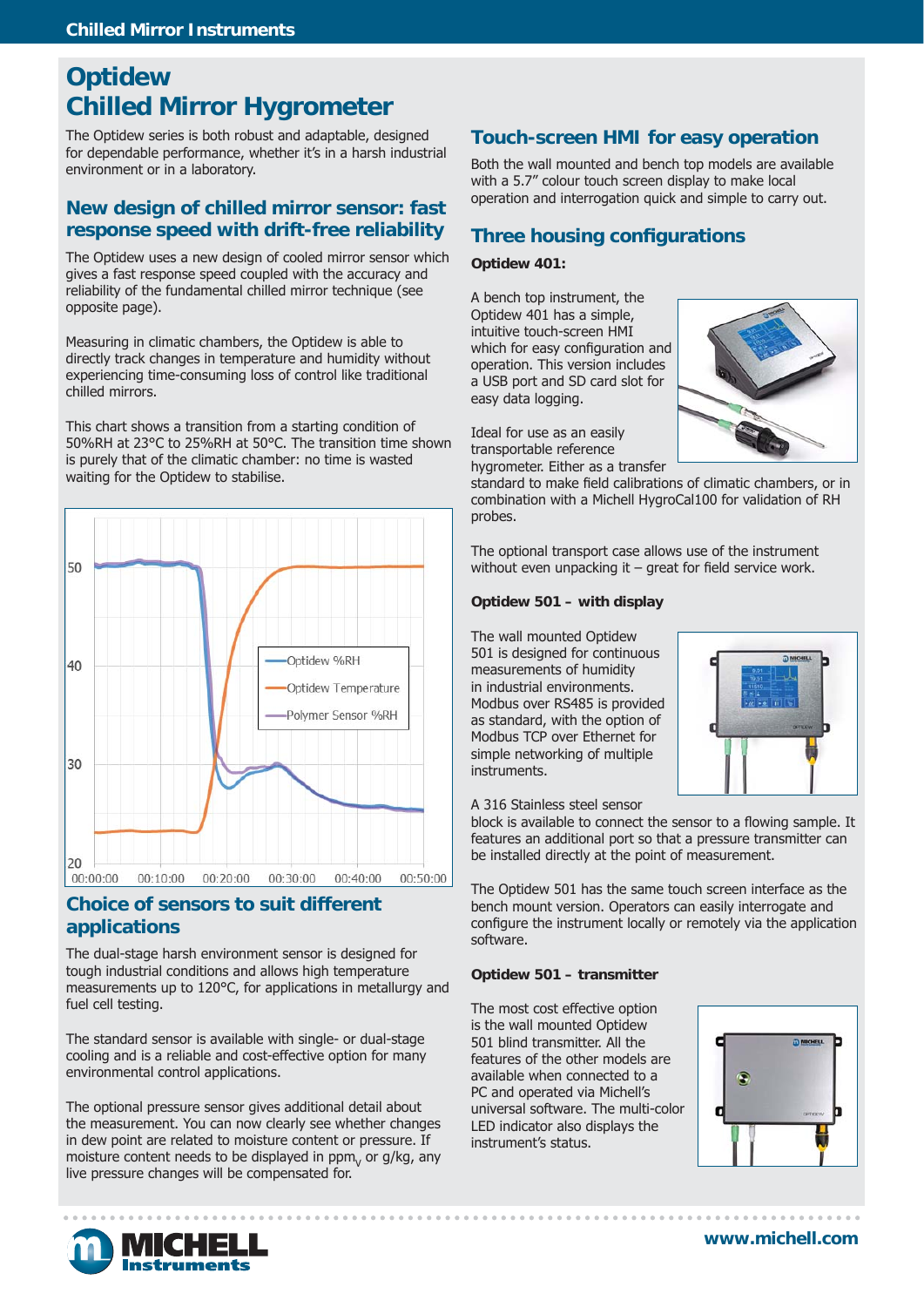### **Fast responding chilled mirror technology**



All chilled mirror sensors measure the actual temperature that moisture condenses to provide a reading of dew point. This fundamental technique gives unparalleled accuracy and reliability. Chilled mirror hygrometers are commonly used as secondary or transfer calibration standards for humidity.

The new design uses a thin, fast responding hybrid mirror that is highly resistant to corrosion from acids and other gas contaminants, outlasting any traditional cooled mirror sensor design.

### **Dimensions**







### **Dynamic Contamination Control (DCC) Plus**

DCC Plus is an improved version of our Dynamic Contamination Control. This feature is designed to manage the contamination on the mirror surface, extending operation in harsh or dirty environments without the need to stop the process to manually clean the mirror.

### **Improved frost assurance Increased reliability at low dew points**

It is possible for water to exist in liquid phase below 0°C as super cooled water. When using a chilled mirror instrument, liquid water may exist at temperatures down to –30°C in certain conditions. The difference in vapor pressure between condensed water and ice formed on a chilled mirror can introduce dew-point errors of up to 10% of reading. The new adaptive FAST system gives certainty about the state of the mirror condensate, detecting when supercooled water could form during measurement, and cooling the mirror sufficiently to freeze it, without the need for a DCC.



Weld burr may extend 1mm from colar to towards tip of probe